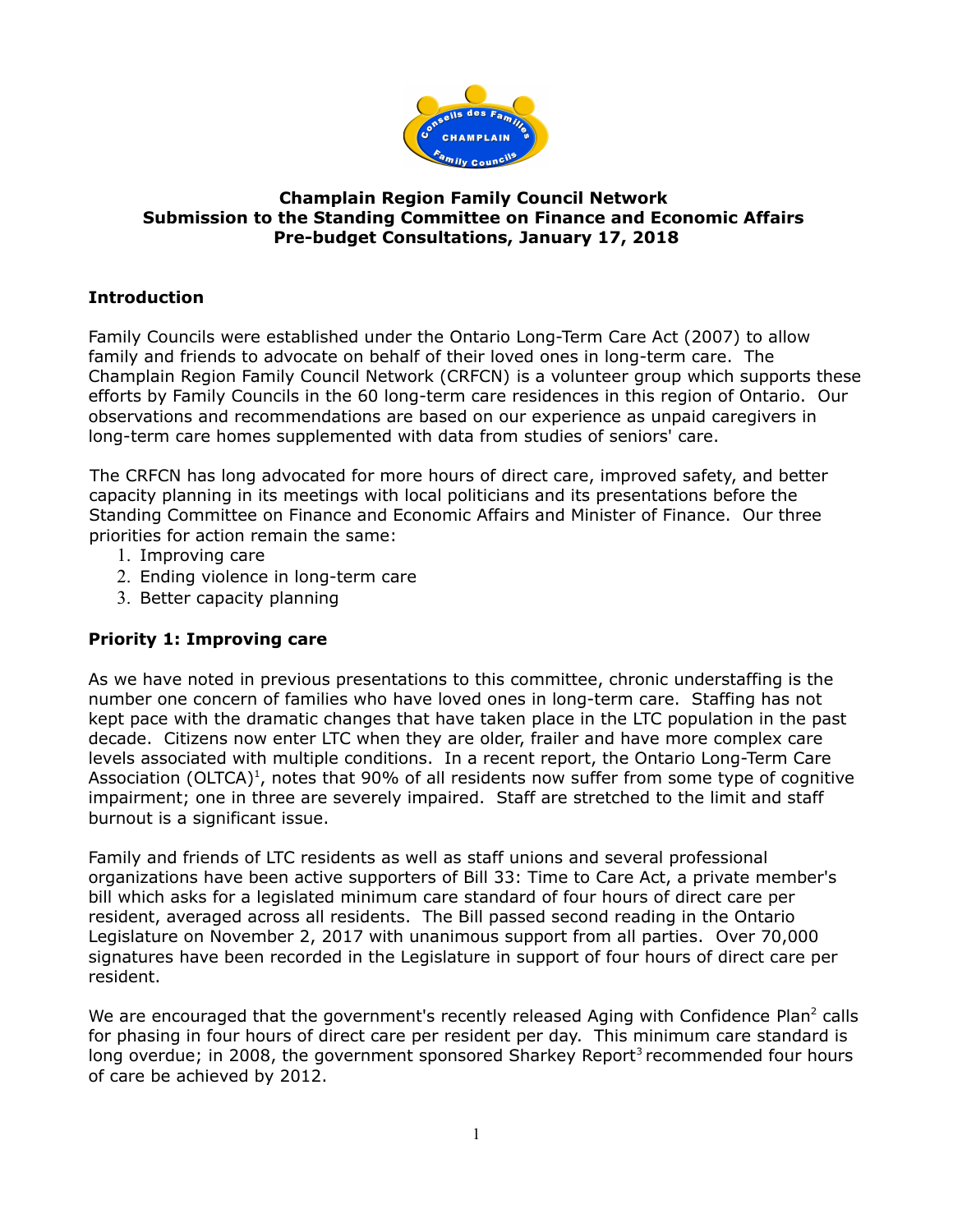Increasing the hours of care for our frail elderly in LTC should be the first priority as the government moves forward to implement the Aging with Confidence Plan. Moving quickly to four hours of care will have immediate results: improved health outcomes, reduced levels of stress and burnout in frontline workers, and fewer incidents of violence in LTC homes.

Coupled with the increase in resident care needs, government reporting requirements have become more complex and demanding. It is said that Ontario has one of the most highly regulated long-term care sectors in Canada. Time spent gathering and reporting data further reduces staff availability for direct care of residents. While monitoring and accountability are important, these activities should not be accomplished at the expense of resident care.

#### **Recommendations:**

- 1. Legislate a minimum care standard of nursing care and personal support services per resident per day averaged across all residents. That standard should immediately be set at a minimum of 4 hours of direct care per resident.
- 2. Regularly review and adjust minimum care hours to reflect changing acuity levels in the LTC population.
- 3. Make public reporting of staffing levels at each Ontario LTC home mandatory to ensure accountability across the province.
- 4. Mandate the Ministry of Health and Long-Term Care (MOHLTC) to work with stakeholders such as AdvantAge Ontario, OLTCA, and Health Quality Ontario (HQO) to identify ways to reduce the burden of reporting so that more LTC resources can be committed to direct resident care.
- 5. Ensure that there is a sufficient supply of well-trained personnel to meet the current and anticipated demand for long-term care staff. As recommended by AdvantAge Ontario, MOHLTC should work with the Ministry of Community and Social Services, the Ministry of Advanced Education and Skills Development and professional LTC associations to develop a labour strategy.
- 6. Establish consistent standards for PSW education and on-the-job development to ensure that personal support workers have the skills needed to provide quality care.

#### **Priority 2: End violence in long-term care**

We are increasingly concerned that residents of LTC are at risk due to an increase in aggressive behaviours in LTC homes across the province. It now seems that reports of abuse and violence against frail residents appear in the media on an almost weekly basis.

Much of this aggression results from the significant percentage of residents who suffer from dementia. During its investigation of 13 homicide deaths in LTC in 2013-14, the Geriatric and Long-Term Care Review Committee of the Ontario Coroner's Office noted that "The issue of resident-on-resident violence in LTC homes is an urgent and persistent issue." <sup>4</sup>

Although recent Ontario budgets have included additional funding for the Behavioural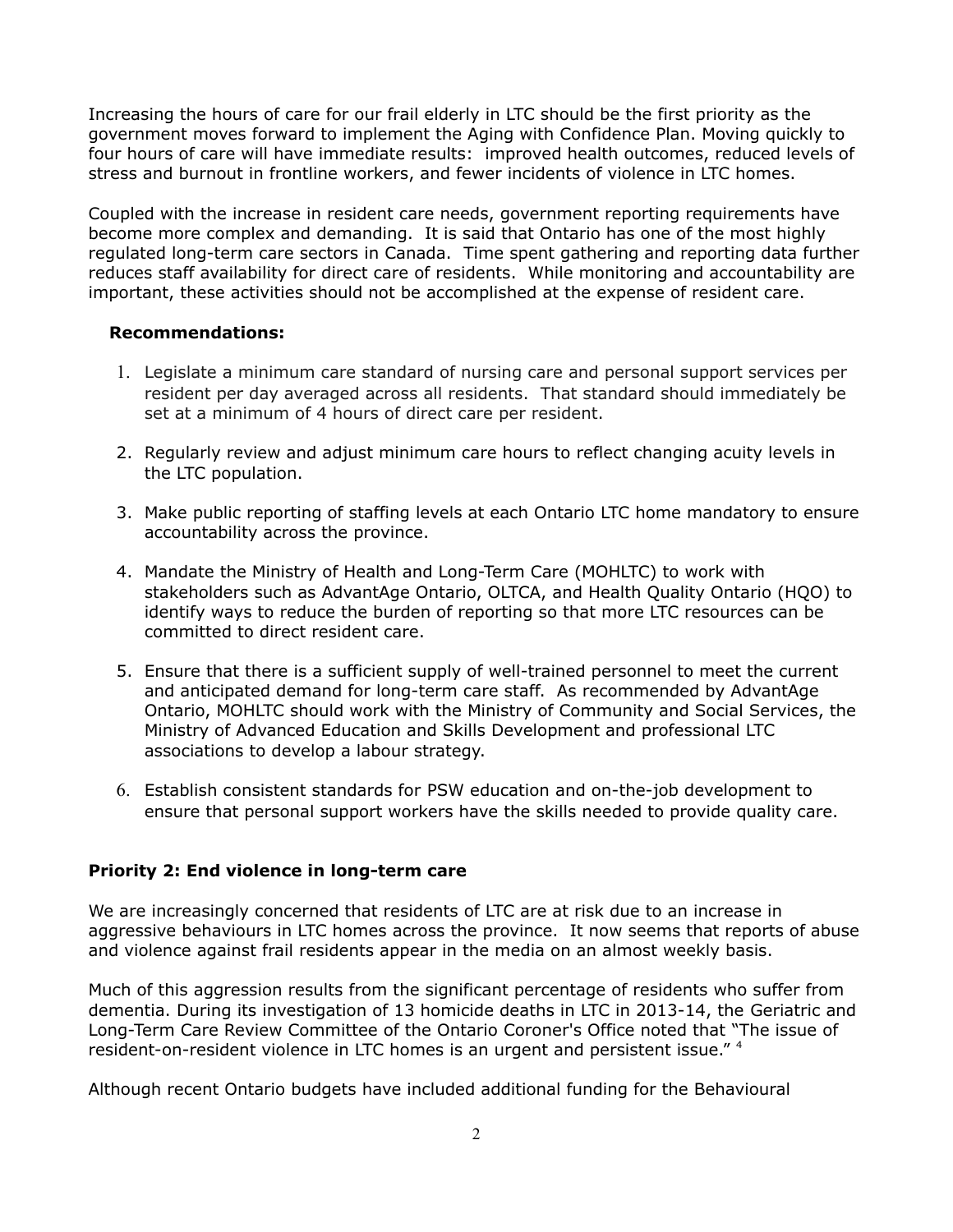Supports Ontario (BSO) program, including the approval of a 20 bed unit at the Perley and Rideau Veteran's Health Centre in Ottawa, we believe there needs to be further investment in this program to reduce the potential for violence within these vulnerable populations.

#### **Recommendations:**

- 1. Expedite the promised commitment that each LTC home should have a Behavioural Support team. Currently they exist in only half of the 630 homes in Ontario.
- 2. Ensure that there is specialized training for PSWs and nurses to address the needs of residents with dementia which can lead to aggressive behaviours. Funding should be provided to back-fill personnel so that direct care hours are not reduced during training.
- 3. Implement the recommendation of the Geriatric and Long-Term Care Review Committee of the Ontario Coroner's Office in their 2015 report, that MOHLTC "immediately convene a widely representative, multi-stakeholder expert panel to develop a concrete plan to address resident-to-resident violence in long-term care homes".

## **Priority 3: Better capacity building**

There are now 32,000 individuals in Ontario waiting for a long-term care placement. According to AdvantAge Ontario<sup>5</sup> this number could reach 48,000 in just three short years. It is not uncommon for frail seniors with complex care needs to wait years for a LTC bed, stretching families and home support systems to the breaking point. Caregiver stress and burnout has become a pressing societal issue.

The Aging with Confidence Strategy commits to 30,000 new beds within the next decade with 5,000 of those beds to be constructed by 2022. This is very welcome news. A recently released Conference Board of Canada<sup>6</sup> estimates that the demand for long-term care will increase by 199,000 beds by 2035 but that the cost of building and operating the facilities will be a significant contributor to the economy.

Planning for these new beds must take into account community needs (cultural diversity, location, mix of beds) as well as those of under-served communities such as LGBTQ and indigenous populations. Construction of new beds should also take into consideration the mix of for-profit versus non-profit beds. Ontario currently has the highest percentage of for-profit LTC beds in the country, despite the preamble to the Ontario *Long-Term Care Homes Act* (2007) which states: "The people of Ontario and their Government...are committed to the promotion of the delivery of long-term care home services by not-for-profit organizations".<sup>7</sup> There is a growing body of research demonstrating poorer health outcomes in for-profit homes. A study published in  $2015^8$  concluded that for-profit residences in Ontario have significantly higher rates of both mortality and hospital admissions. Wait list data show that there is a clear preference for non-profit beds; 68% of individuals waiting for a LTC placement designate a non-profit home as their first choice.

We are also concerned about the lack of progress in renovating the approximately 30,000 beds that are located in homes that do not meet today's safety and design standards. Until these homes are rebuilt, many frail elderly must live in three and four-bed rooms sharing a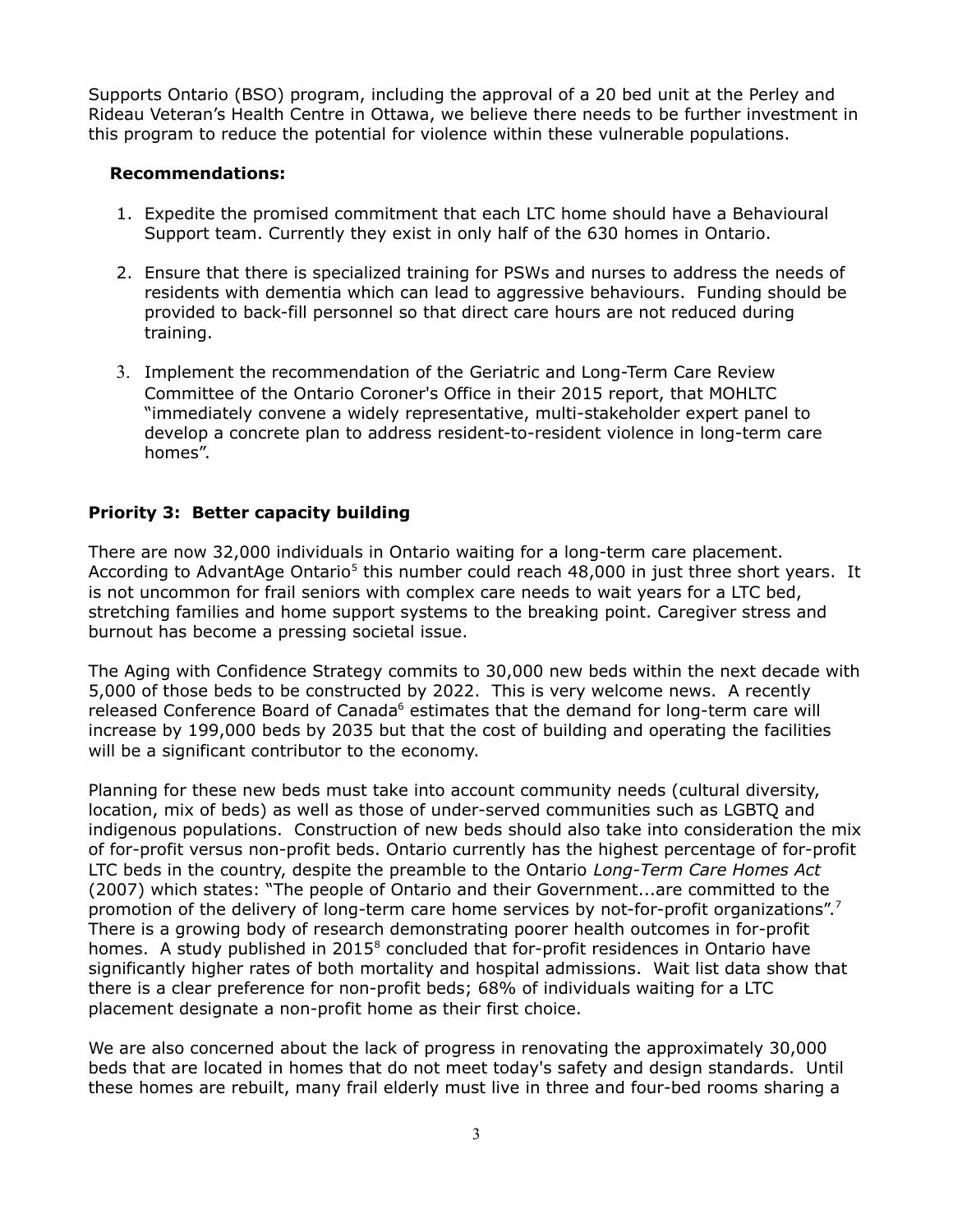single bathroom, with only a curtain between the beds to provide privacy.

The planned development of 30,000 new beds in the next decade and the redevelopment of an additional 30,000 existing beds should be considered an opportunity to look at the design of LTC homes. Can they be made less institutional and more home-like? Is the standard of 32-bed "homes" the best configuration for residents? Are current LTC physical spaces the best configuration for residents with dementia? Are there advantages to co-locating LTC homes next to seniors' or community centres or day care centres?

### **Recommendations:**

- 1. Ensure that the proportion of beds in the non-profit sector remains the same or improves in relation to for-profit accommodation.
- 2. Work with OLTCA and AdvantAge Ontario to identify and remove barriers in order to expedite the re-development and renewal of the 30,000 beds that do not meet current design standards.
- 3. Incorporate innovative approaches to providing long-term care into the planning and/or redevelopment of homes in order to create more home-like environments responsive to the needs of our frail elderly.
- 4. Ensure that the plans for implementation of the Provincial Dementia strategy include strategies for long-term care.

## **Conclusion**

Urgent action is needed to address these systemic issues in long-term care. The Aging with Confidence Strategy announced in November 2017 gives us hope for improved care through additional care hours and a substantial increase in the availability of long-term care beds. The more than 78,000 residents of Ontario's LTC homes deserve to spend their remaining days in dignity receiving quality care in well-designed, safe, comfortable homes.

As the Government of Ontario moves toward implementation of this strategy, we hope that we will see collaboration, innovation and leadership and a commitment to achieve the identified goals. All we want is the best possible care for our loved ones.

On behalf of the Champlain Region Family Council Network, I would like to thank you for the opportunity to present our concerns.

Respectfully submitted by: Advocacy Committee, Champlain Region Family Council Network Contact: Grace Welch, Chair, email: crfcnadvocacy@gmail.com, tel: 613-697-4695 Website: champlainfamilycouncils.ca